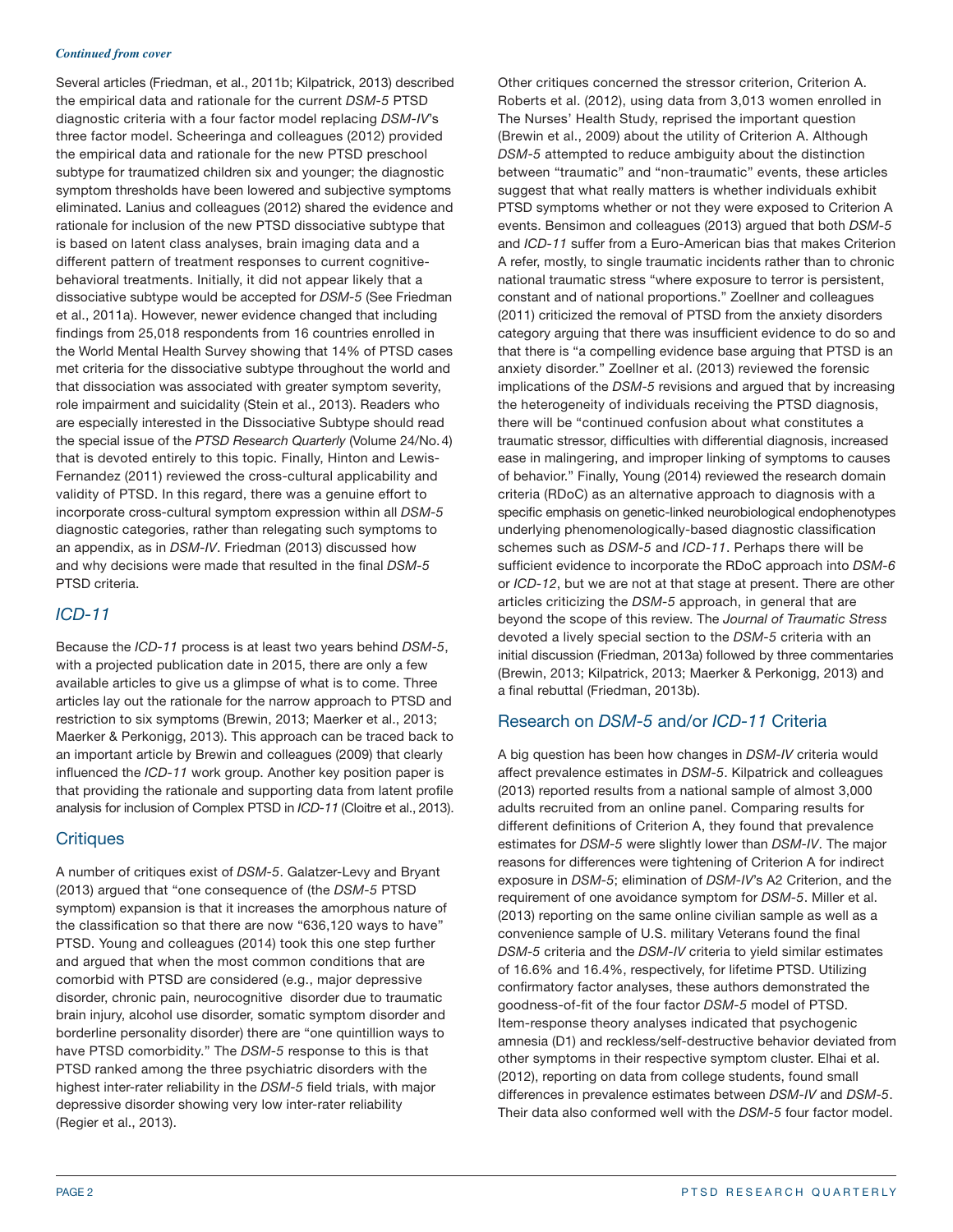Finally, correlations with depression were not enhanced, as expected, in *DSM-5*, despite addition of two symptoms in the Negative Mood and Cognitions category. Carmassi and colleagues (2013) found 87% overlap in PTSD diagnosis between *DSM-IV* and *DSM-5* among Armenian high school earthquake survivors. Major reasons for non-overlap were the requirement of at least one avoidance symptom.

Another set of published works have addressed PTSD trajectories, assessment, and its relationship to depression. Santiago et al. (2013) reviewed longitudinal studies published between 1988 and 2010 and found that PTSD due to intentional causes increased over time, whereas non-intentional trauma-related PTSD trajectories decreased over time. Koffel, Polusny, Arbisi & Erber (2012) utilizing pre/post- deployment data from National Guard servicemembers deployed to Iraq, observed that increased anger was most closely associated with PTSD whereas negative expectations and aggressive behaviors were less specific, showing equivalent correlations with depression and substance use.

Two articles have shown good correlations between PTSD's negative mood and cognitions factor and depressive symptoms, especially the non-somatic depression factor (Biehn et al., 2013; Contractor et al., 2014). This is consistent with Koffel et al. (2012) and the general concerns of the *ICD-11* work group regarding the nonspecificity of these symptoms. On the other hand, it is inconsistent with Elhai et al. (2012) who found a negligible change in depression co-morbidity in *DSM-5*.

With the change in diagnostic criteria, it is crucial that PTSD assessment instruments be revised accordingly. Weathers, Marx, Friedman & Schnurr (2014) provide a thoughtful review of how each *DSM-5* PTSD symptom has been translated in the new revision of the Clinician Administered PTSD Scale for *DSM-5* (CAPS-5). They conclude that published and future studies are likely to show "substantial diagnostic correspondence" between *DSM-IV* and *DSM-5* with the latter being "somewhat more conservative" and "restrictive."

Two important papers comparing *DSM-5* with ICD-11 have appeared although others are in various stages of preparation. O'Donnell et al. (2014) compared PTSD prevalence according to *DSM-IV*, *DSM-5*, *ICD-10* and *ICD-11* criteria respectively among 510 randomly selected injury patients assessed 72 months post-trauma. *ICD-11* prevalence, co-morbidity with depression and disability rates were lower than with the other three systems. Although there was great overlap between individuals who met both *DSM-5* and *ICD-11* criteria, a substantial number met criteria for one but not for the other. Similar findings were reported by Stein et al. (2014) from 23,936 respondents from 13 countries included in the World Mental Health Survey. Only one-third of broadly defined cases met criteria in all four classification schemes (e.g., *DSM-IV/5* and *ICD-10/11*) and another third met PTSD criteria in only one of the four systems. The authors concluded that "all four definitions (of PTSD) are providing information on unique clinically significant cases that are omitted from the other systems" so that "any one diagnostic system will overlook many individuals who suffer from clinically significant symptoms including distress and impairment" (page 502).

The controversy about whether complex PTSD is a unique, empirically based diagnosis in its own right has raged for decades. Resick and colleagues (2012) concluded that "available evidence does not support a new diagnostic category at this time. (See also Friedman et al., 2011a; Friedman, 2013a). Based on such reviews of the literature, complex PTSD was not included in *DSM-5* although Sar (2011) provided a thoughtful argument for its adoption as a subtype of *DSM-5* PTSD. On the other hand, *ICD-11* came to a very different conclusion and decided to include Complex PTSD as a unique diagnosis, with the condition that such individuals must first meet PTSD diagnostic criteria (Maerker et al., 2013). Cloitre et al., (2013) utilizing latent profile analysis on 302 treatment seeking individuals, concluded that there is a valid distinction between PTSD and complex PTSD. Wolf et al., (2014) disagreed on the basis of data collected from 2,695 community participants and 323 Veterans. They not only concluded that their results do not support a distinction between PTSD and complex PTSD but that Cloitre and associates would have come to the same conclusion had they utilized a factor mixed model analysis. Finally, Knefel and Lueger-Schuster (2013) reported PTSD prevalence among 229 Austrian adult survivors of childhood abuse with regard to *ICD-10* (53%) and *ICD-11* (17%). When individuals with complex PTSD are included, *ICD-11* prevalence is increased to 38%, indicating that it is "highly relevant for individuals with a complex trauma history."

# Final Remarks

It is apparent from this brief review of the new literature on *DSM-5* and *ICD-11* that we have just begun to investigate the scientific and clinical implications of these very different sets of diagnostic criteria which are based on very different conceptualizations of PTSD. These controversies will definitely result in important new research that will advance our scientific understanding of PTSD in order to develop the best treatments for PTSD.

# **FEATURED ARTICLES**

Biehn, T.L., Elhai, J.D., Seligman, L.D., Tamburrino, M., Armour, C., and Forbes, D. (2013). **Underlying dimensions of DSM-5 posttraumatic stress disorder and major depressive disorder symptoms.** *Psychological Injury and Law, 6*, 290-298. [doi:10.1007/](http://link.springer.com/article/10.1007%2Fs12207-013-9177-4) [s12207-013-9177-4](http://link.springer.com/article/10.1007%2Fs12207-013-9177-4) This study examined the relationship between the underlying latent factors of major depression symptoms and *DSM-5* PTSD symptoms (American Psychiatric Association, 2013). A nonclinical sample of 266 participants with a trauma history participated in the study. Confirmatory factor analyses were conducted to evaluate the fit of the *DSM-5* PTSD model and dysphoria model, as well as a depression model comprised of somatic and nonsomatic factors. The *DSM-5* PTSD model demonstrated somewhat better fit over the dysphoria model. Wald tests indicated that PTSD's negative alterations in cognitions and mood factor was more strongly related to depression's nonsomatic factor than its somatic factor. This study furthers a nascent line of research examining the relationship between PTSD and depression factors in order to better understand the nature of the high comorbidity rates between the two disorders. Moreover, this study provides an initial analysis of the new *DSM-5* diagnostic criteria for PTSD.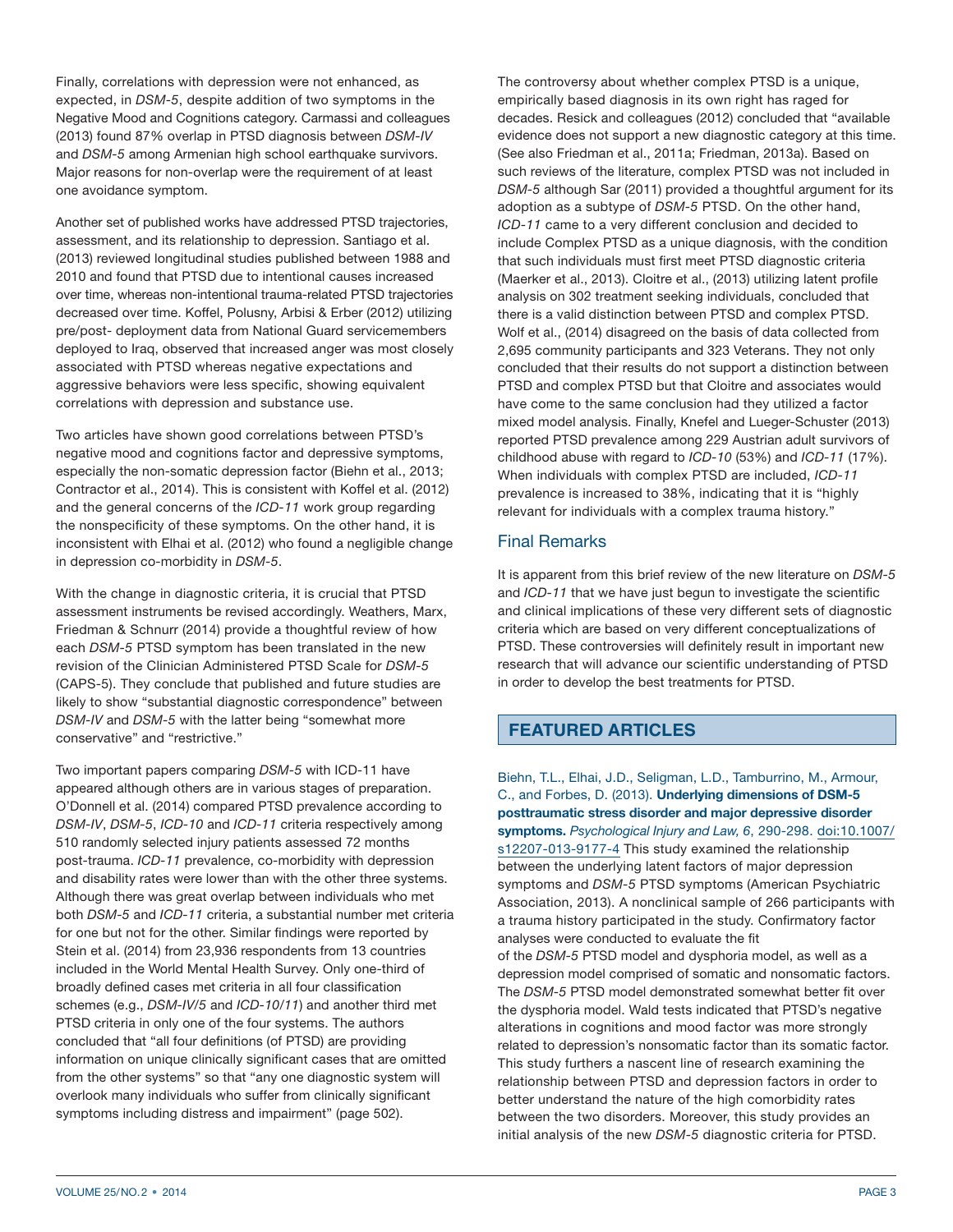Brewin, C.R., Lanius, R.A., Novac, A., Schnyder, U., and Galea, S. (2009). **Reformulating PTSD for DSM-V: Life after Criterion A.** *Journal of Traumatic Stress, 22*, 366-373. [doi:10.1002/jts.20443](http://onlinelibrary.wiley.com/doi/10.1002/jts.20443/abstract;jsessionid=2984B1052D27F05B61406319C9F31CE0.f01t04) The diagnosis of PTSD has been criticized on numerous grounds, but principally for three reasons (a) the alleged pathologizing of normal events, (b) the inadequacy of Criterion A, and (c) symptom overlap with other disorders. The authors review these problems along with arguments why the diagnosis is nevertheless worth retaining in an amended form. A proposal for *DSM-V* is put forward that involves abolishing Criterion A, narrowing the B criteria to focus on the core phenomena of flashbacks and nightmares, and narrowing the C and D criteria to reduce overlap with other disorders. The potential advantages and disadvantages of this formulation are discussed.

## Carmassi, C., Akiskal, H.S., Yong, S.S., Stratta, P., Calderani, E. Massimetti, E., et al. (2013). **Post-traumatic stress disorder in DSM-5: Estimates of prevalence and criteria comparison versus DSM-IV-TR in a non-clinical sample of earthquake survivors.**

*Journal of Affective Disorders, 151*, 843-848. [doi:10.1016/j.jad.2013.](http://www.sciencedirect.com/science/article/pii/S0165032713005855) [07.020](http://www.sciencedirect.com/science/article/pii/S0165032713005855) *Background:* The latest edition of *DSM (DSM-5)* introduced important revisions to PTSD symptomatological criteria, such as a four-factor model and the inclusion of new symptoms. To date, only a few studies have investigated the impact that the proposed *DSM-5* criteria will have on prevalence rates of PTSD. *Methods:* An overall sample of 512 adolescents who survived the L'Aquila 2009 earthquake and were previously investigated for the presence of full and partial PTSD, using *DSM-IV-TR* criteria, were reassessed according to *DSM-5* criteria. All subjects completed the Trauma and Loss Spectrum-Self Report (TALS-SR). *Results:* A *DSM-5* PTSD diagnosis emerged in 39.8% of subjects, with a significant difference between the two sexes (p<0.001), and an overall 87.1% consistency with *DSM-IV-TR*. Most of the inconsistent diagnoses that fulfilled *DSM-IV-TR* criteria but not *DSM-5* criteria can be attributed to the subjects not fulfilling the new criterion C (active avoidance). Each *DSM-5* symptom was more highly correlated with its corresponding symptom cluster than with other symptom clusters, but two of the new symptoms showed moderate to weak item-cluster correlations. Among *DSM-5* PTSD cases: 7 (3.4%) endorsed symptom D3; 151 (74%) D4; 28 (13.7%) both D3 and D4; 75 (36.8%) E2. *Limitations:* The use of a self-report instrument; no information on comorbidity; homogeneity of study sample; lack of assessment on functional impairment; the rates of DSM-IV-TR qualified PTSD in the sample was only 37.5%. *Conclusions:* This study provides an inside look at the empirical performance of the *DSM-5* PTSD criteria in a population exposed to a natural disaster, which suggests the need for replication in larger epidemiological samples.

Cloitre, M., Garvert, D.W., Brewin, C.R., Bryant, R.A., and Maercker, A. (2013). **Evidence for proposed ICD-11 PTSD and complex PTSD: A latent profile analysis.** *European Journal of Psychotraumatology, 4,* 1-12. [doi:10.3402/ejpt.v4i0.20706](http://www.ejpt.net/index.php/ejpt/article/view/20706) *Background:* The WHO International Classification of Diseases, 11th version (*ICD-11*), has proposed two related diagnoses, PTSD and complex PTSD within the spectrum of trauma and stress-related disorders. *Objective:* To use latent profile analysis (LPA) to determine whether there are classes of individuals that are distinguishable according to the PTSD and complex PTSD symptom profiles and to identify

potential differences in the type of stressor and severity of impairment associated with each profile. *Method:* An LPA and related analyses were conducted on 302 individuals who had sought treatment for interpersonal traumas ranging from chronic trauma (e.g., childhood abuse) to single-incident events (e.g., exposure to 9/11 attacks). *Results:* The LPA revealed three classes of individuals: (1) a complex PTSD class defined by elevated PTSD symptoms as well as disturbances in three domains of self-organization: affective dysregulation, negative self-concept, and interpersonal problems; (2) a PTSD class defined by elevated PTSD symptoms but low scores on the three self-organization symptom domains, and (3) a low symptom class defined by low scores on all symptoms and problems. Chronic trauma was more strongly predictive of complex PTSD than PTSD and, conversely, single-event trauma was more strongly predictive of PTSD. In addition, complex PTSD was associated with greater impairment than PTSD. The LPA analysis was completed both with and without individuals with borderline personality disorder (BPD) yielding identical results, suggesting the stability of these classes regardless of BPD comorbidity. *Conclusion:* Preliminary data support the proposed *ICD-11* distinction between PTSD and complex PTSD and support the value of testing the clinical utility of this distinction in field trials. Replication of results is necessary.

#### Contractor, A.A., Durham, T.A., Brennan, J.A., Armour, C., Wutrick, H.R., Frueh, B.C., et al. (2014). **DSM-5 PTSD's symptom dimensions and relations with major depression's symptom dimensions in a primary care sample.** *Psychiatry Research, 215*, 146-153. [doi:10.1016/j.psychres.2013.10.015](http://www.sciencedirect.com/science/article/pii/S016517811300663X) Existing literature indicates significant comorbidity between PTSD and major depression. We examined whether PTSD's dysphoria and mood/cognitions factors, conceptualized by the empirically supported four-factor *DSM-5* PTSD models, account for PTSD's inherent relationship with depression. We hypothesized that depression's somatic and non-somatic factors would be more related to PTSD's dysphoria and mood/cognitions factors than other PTSD model factors. Further, we hypothesized that PTSD's arousal would significantly mediate relations between PTSD's dysphoria and somatic/ non-somatic depression. Using 181 trauma-exposed primary care patients, confirmatory factor analyses (CFA) indicated a well-fitting *DSM-5* PTSD dysphoria model, *DSM-5* numbing model and two-factor depression model. Both somatic and non-somatic depression factors were more related to PTSD's dysphoria and mood/cognitions factors than to re-experiencing and avoidance factors; non-somatic depression was more related to PTSD's dysphoria than PTSD's arousal factor. PTSD's arousal did not mediate the relationship between PTSD's dysphoria and somatic/ non-somatic depression. Implications are discussed.

Elhai, J.D., Miller, M.E., Ford, J.D., Biehn, T.L., Palmieri, P.A., and Frueh, B.C. (2012). **Posttraumatic stress disorder in DSM-5: Estimates of prevalence and symptom structure in a nonclinical sample of college students.** *Journal of Anxiety Disorder, 26*, 58-64. [doi:10.1016/j.janxdis.2011.08.013](http://www.sciencedirect.com/science/article/pii/S0887618511001484) We empirically investigated recent proposed changes to the PTSD diagnosis for *DSM-5* using a non-clinical sample. A web survey was administered to 585 college students using the Stressful Life Events Screening Questionnaire to assess for trauma exposure but with additions for the proposed traumatic stressor changes in *DSM-5* PTSD.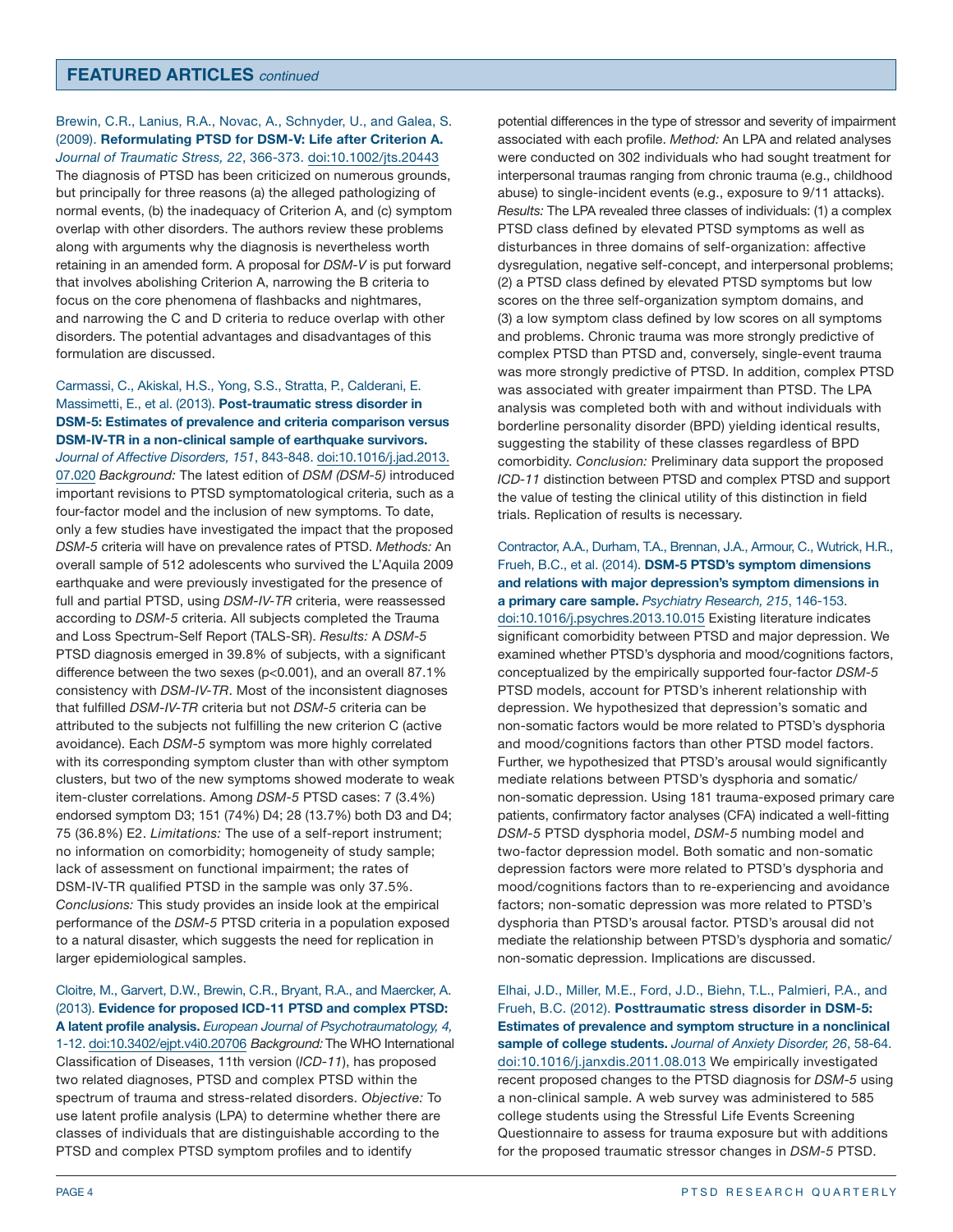For the 216 subjects endorsing previous trauma exposure and nominating a worst traumatic event, we administered the original PTSD Symptom Scale based on *DSM-IV* PTSD symptom criteria and an adapted version for *DSM-5* symptoms, and the Center for Epidemiological Studies-Depression Scale. While 67% of participants endorsed at least one traumatic event based on *DSM-IV* PTSD's trauma classification, 59% of participants would meet *DSM-5* PTSD's proposed trauma classification. Estimates of current PTSD prevalence were .4-1.8% points higher for the *DSM-5* (vs. the *DSM-IV*) diagnostic algorithm. The *DSM-5* symptom set fit the data very well based on confirmatory factor analysis, and neither symptom set's factors were more correlated with depression.

Friedman, M.J. (2013a). **Finalizing PTSD in DSM-5: Getting here from there and where to go next.** *Journal of Traumatic Stress, 26*,

548-556. [doi:10.1002/jts.21840](http://onlinelibrary.wiley.com/doi/10.1002/jts.21840/abstract) The process that resulted in the diagnostic criteria for PTSD in the Diagnostic and Statistical Manual of Mental Disorders (5th ed.; DSM-5; American Psychiatric Association) was empirically based and rigorous. There was a high threshold for any changes in any *DSM-IV* diagnostic criterion. The process is described in this article. The rationale is presented that led to the creation of the new chapter, "Trauma- and Stressor-Related Disorders," within the *DSM-5* metastructure. Specific issues discussed about the *DSM-5* PTSD criteria themselves include a broad versus narrow PTSD construct, the decisions regarding Criterion A, the evidence supporting other PTSD symptom clusters and specifiers, the addition of the dissociative and preschool subtypes, research on the new criteria from both Internet surveys and the *DSM-5* field trials, the addition of PTSD subtypes, the non-inclusion of complex PTSD, and comparisons between *DSM-5* versus the World Health Association's forthcoming International Classification of Diseases (*ICD-11*) criteria for PTSD. The PTSD construct continues to evolve. In *DSM-5*, it has moved beyond a narrow fear-based anxiety disorder to include dysphoric/anhedonic and externalizing PTSD phenotypes. The dissociative subtype may open the way to a fresh approach to complex PTSD. The preschool subtype incorporates important developmental factors affecting the expression of PTSD in young children. Finally, the very different approaches taken by *DSM-5* and *ICD-11* should have a profound effect on future research and practice.

Friedman, M.J., Resick, P.A., Bryant, R.A., Strain, J., Horowitz, M., and Spiegel, D. (2011a). **Classification of trauma and stressorrelated disorders in DSM-5.** *Depression and Anxiety, 28*, 737-749. [doi:10.1002/da.20845](http://onlinelibrary.wiley.com/doi/10.1002/da.20845/abstract) This review examines the question of whether there should be a cluster of disorders, including the adjustment disorders (ADs), acute stress disorder (ASD), PTSD, and the dissociative disorders (DDs), in a section devoted to abnormal responses to stress and trauma in the *DSM-5*. Environmental risk factors, including the individual's developmental experience, would thus become a major diagnostic consideration. The relationship of these disorders to one another is examined and also their relationship to other anxiety disorders to determine whether they are better grouped with anxiety disorders or a new specific grouping of trauma and stressor-related disorders. First how stress responses have been classified since *DSM-III* is reviewed.

The major focus is on PTSD because it has received the most attention, regarding its proper placement among the psychiatric diagnoses. It is discussed whether PTSD should be considered an anxiety disorder, a stress-induced fear circuitry disorder, an internalizing disorder, or a trauma and stressor-related disorder. Then, ASD, AD, and DD are considered from a similar perspective. Evidence is examined pro and con, and a conclusion is offered recommending inclusion of this cluster of disorders in a section entitled "Trauma and Stressor-Related Disorders." The recommendation to shift ASD and PTSD out of the anxiety disorders section reflects increased recognition of trauma as a precipitant, emphasizing common etiology over common phenomenology. Similar considerations are addressed with regard to AD and DD.

Friedman, M.J., Resick, P.A., Bryant, R.A., and Brewin, C.R. (2011b). **Considering PTSD for DSM-5.** *Depression and Anxiety, 28*, 750-769. [doi:10.1002/da.20767](http://onlinelibrary.wiley.com/doi/10.1002/da.20767/abstract) This is a review of the relevant empirical literature concerning the *DSM-IV-TR* diagnostic criteria for PTSD. Most of this work has focused on Criteria A1 and A2, the two components of the A (Stressor) Criterion. With regard to A1, the review considers: (a) whether A1 is etiologically or temporally related to the PTSD symptoms; (b) whether it is possible to distinguish "traumatic" from "non-traumatic" stressors, and (c) whether A1 should be eliminated from *DSM-5*. Empirical literature regarding the utility of the A2 criterion indicates that there is little support for keeping the A2 criterion in *DSM-5*. The B (reexperiencing), C (avoidance/numbing) and D (hyperarousal) criteria are also reviewed. Confirmatory factor analyses suggest that the latent structure of PTSD appears to consist of four distinct symptom clusters rather than the three-cluster structure found in *DSM-IV*. It has also been shown that in addition to the fear-based symptoms emphasized in *DSM-IV*, traumatic exposure is also followed by dysphoric, anhedonic symptoms, aggressive/externalizing symptoms, guilt/shame symptoms, dissociative symptoms, and negative appraisals about oneself and the world. A new set of diagnostic criteria is proposed for *DSM-5* that: (a) attempts to sharpen the A1 criterion, (b) eliminates the A2 criterion, (c) proposes four rather than three symptom clusters, and (d) expands the scope of the B-E criteria beyond a fear-based context. The final sections of this review consider: (a) partial/subsyndromal PTSD, (b) disorders of extreme stress not otherwise specified (DESNOS)/ complex PTSD, (c) cross- cultural factors, (d) developmental factors, and (e) subtypes of PTSD.

#### Hinton, D.E., and Lewis-Fernández, R. (2011). **The cross-cultural validity of posttraumatic stress disorder: Implications for DSM-5.** *Depression and Anxiety, 28*, 783-801. [doi:10.1002/da.20753](http://onlinelibrary.wiley.com/doi/10.1002/da.20753/abstract)

*Background:* There is considerable debate about the cross-cultural applicability of the PTSD category as currently specified. Concerns include the possible status of PTSD as a Western culture-bound disorder and the validity of individual items and criteria thresholds. This review examines various types of cross-cultural validity of the PTSD criteria as defined in *DSM-IV-TR*, and presents options and preliminary recommendations to be considered for *DSM-5*. *Methods:* Searches were conducted of the mental health literature, particularly since 1994, regarding cultural-, race-, or ethnicityrelated factors that might limit the universal applicability of the diagnostic criteria of PTSD in DSM-IV-TR and the possible criteria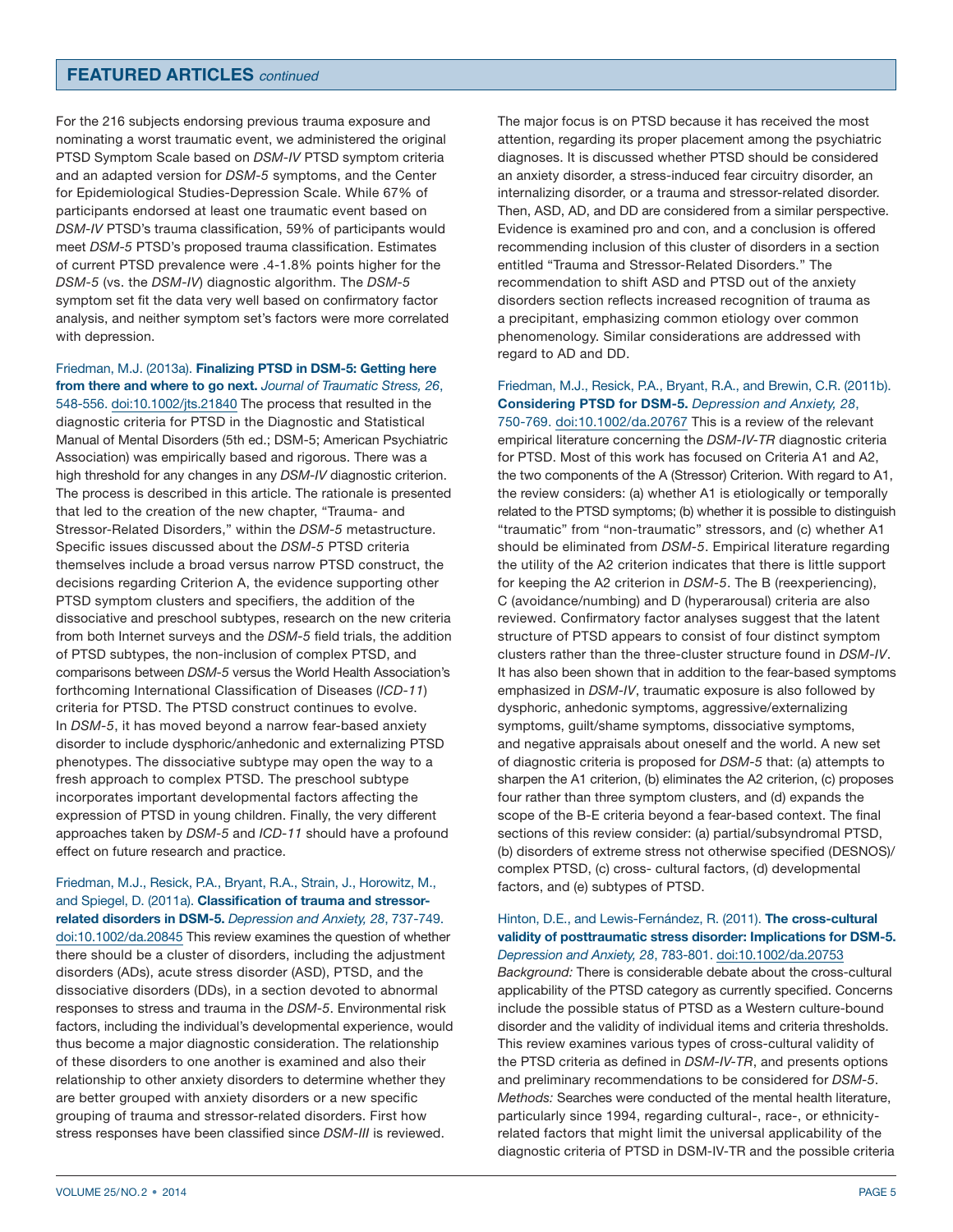for *DSM-5*. *Results:* Substantial evidence of the cross-cultural validity of PTSD was found. However, evidence of cross-cultural variability in certain areas suggests the need for further research: the relative salience of avoidance/numbing symptoms, the role of the interpretation of trauma-caused symptoms in shaping symptomatology, and the prevalence of somatic symptoms. This review also indicates the need to modify certain criteria, such as the items on distressing dreams and on foreshortened future, to increase their cross-cultural applicability. Text additions are suggested to increase the applicability of the manual across cultural contexts: specifying that cultural syndromes-such as those indicated in the *DSM-IV-TR* Glossary-may be a prominent part of the trauma response in certain cultures, and that those syndromes may influence PTSD symptom salience and comorbidity. *Conclusions:* The *DSM-IV-TR* PTSD category demonstrates various types of validity. Criteria modification and textual clarifications are suggested to further improve its cross-cultural applicability.

## Kilpatrick, D.G., Resnick, H.S., Milanak, M.E., Miller, M.W., Keyes, K.M., and Friedman, M.J. (2013). **National estimates of exposure to traumatic events and PTSD prevalence using DSM-IV and DSM-5 criteria.** *Journal of Traumatic Stress, 26*,

537-547. [doi:10.1002/jts.21848](http://onlinelibrary.wiley.com/doi/10.1002/jts.21848/abstract) Prevalence of PTSD defined according to *DSM-5* (2013) and *DSM-IV* (1994) was compared in a national sample of U.S. adults (*N* = 2,953) recruited from an online panel. Exposure to traumatic events, PTSD symptoms, and functional impairment were assessed online using a highly structured, self-administered survey. Traumatic event exposure using *DSM-5* criteria was high (89.7%), and exposure to multiple traumatic event types was the norm. PTSD caseness was determined using Same Event (i.e., all symptom criteria met to the same event type) and Composite Event (i.e., symptom criteria met to a combination of event types) definitions. Lifetime, past-12-month, and past 6-month PTSD prevalence using the Same Event definition for *DSM-5* was 8.3%, 4.7%, and 3.8% respectively. All 6 *DSM-5* prevalence estimates were slightly lower than their *DSM-IV* counterparts, although only 2 of these differences were statistically significant. *DSM-5* PTSD prevalence was higher among women than among men, and prevalence increased with greater traumatic event exposure. Major reasons individuals met *DSM-IV* criteria, but not *DSM-5* criteria were the exclusion of nonaccidental, nonviolent deaths from Criterion A, and the new requirement of at least 1 active avoidance symptom.

Koffel, E., Polusny, M.A., Arbisi, P.A., and Erbes, C.R. (2012). **A preliminary investigation of the new and revised symptoms of posttraumatic stress disorder in DSM-5.** *Depression and Anxiety, 29*, 731-738. [doi:10.1002/da.21965](http://onlinelibrary.wiley.com/doi/10.1002/da.21965/abstract) *Background:* Research has shown that PTSD is highly comorbid with other mental disorders. The *DSM-5* marks an opportunity to increase the differential diagnosis of PTSD by emphasizing symptoms that are specific to PTSD and deemphasizing symptoms that are common to many mental disorders. This study analyzes the new and revised PTSD symptom criteria proposed for *DSM-5* by examining their relations with diagnoses and measures of PTSD. In addition, we report the specificity of *DSM-5* symptoms with PTSD compared to depressive disorders and substance use. *Methods:* This study utilized pre- and postdeployment data collected from a sample of 213 National Guard Brigade Combat Team soldiers who were deployed to Iraq.

Questionnaire data were collected pre- and postdeployment and interview data were collected postdeployment. Scales to measure the *DSM-5* symptoms were created using structural analyses and were correlated with interview and self-report measures of PTSD, depression, and substance use. *Results:* The *DSM-5* symptom of anger shows the most increase from pre- to postdeployment in participants diagnosed with PTSD. In addition, this scale showed the strongest relation to PTSD and showed some evidence of specificity. Other symptom scales, including those measuring negative expectations and aggressive behaviors, showed equivalent correlations with PTSD, depression, and substance use. *Conclusions:* It will be important to continue studying the specificity of anger with PTSD. Several of the other new and revised *DSM-5* symptoms appear to be nonspecific, and it is unlikely that their inclusion in the diagnostic criteria for PTSD will improve differential diagnosis.

Lanius, R.A., Brand, B., Vermetten, E., Frewen, P.A., and Spiegel, D. (2012). **The dissociative subtype of posttraumatic stress disorder: Rationale, clinical and neurobiological evidence, and implications.** *Depression and Anxiety, 29*, 701-708. [doi:10.1002/da.21889](http://onlinelibrary.wiley.com/doi/10.1002/da.21889/abstract) *Background:* Clinical and neurobiological evidence for a dissociative subtype of PTSD has recently been documented. A dissociative subtype of PTSD is being considered for inclusion in the forthcoming *DSM-5* to address the symptoms of depersonalization and derealization found among a subset of patients with PTSD. This article reviews research related to the dissociative subtype including antecedent, concurrent, and predictive validators as well as the rationale for recommending the dissociative subtype. *Methods:* The relevant literature pertaining to the dissociative subtype of PTSD was reviewed. *Results:* Latent class analyses point toward a specific subtype of PTSD consisting of symptoms of depersonalization and derealization in both Veteran and civilian samples of PTSD. Compared to individuals with PTSD, those with the dissociative subtype of PTSD also exhibit a different pattern of neurobiological response to symptom provocation as well as a differential response to current cognitive behavioral treatment designed for PTSD. *Conclusions:* We recommend that consideration be given to adding a dissociative subtype of PTSD in the revision of the *DSM*. This facilitates more accurate analysis of different phenotypes of PTSD, assist in treatment planning that is informed by considering the degree of patients' dissociativity, will improve treatment outcome, and will lead to much-needed research about the prevalence, symptomatology, neurobiology, and treatment of individuals with the dissociative subtype of PTSD.

Miller, M.W., Wolf, E.J., Kilpatrick, D., Resnick, H., Marx, B.P., Holowka, D.W., et al. (2013). **The prevalence and latent structure of proposed DSM-5 posttraumatic stress disorder symptoms in U.S. national and Veteran samples.** *Psychological Trauma: Theory, Research, Practice, and Policy, 5*, 501-512. [doi:10.1037/a0029730](http://psycnet.apa.org/index.cfm?fa=search.displayrecord&uid=2012-23869-001) The Diagnostic and Statistical Manual, Fourth Edition (*DSM–IV*) is currently undergoing revisions in advance of the next edition, *DSM-5*. The *DSM-5* posttraumatic stress disorder workgroup has proposed numerous changes to the PTSD diagnosis. These include the addition of new symptoms, revision of existing ones, and a new four-cluster organization (Friedman, Resick, Bryant, & Brewin, 2011). We conducted two Internet-based surveys to provide preliminary information about how proposed changes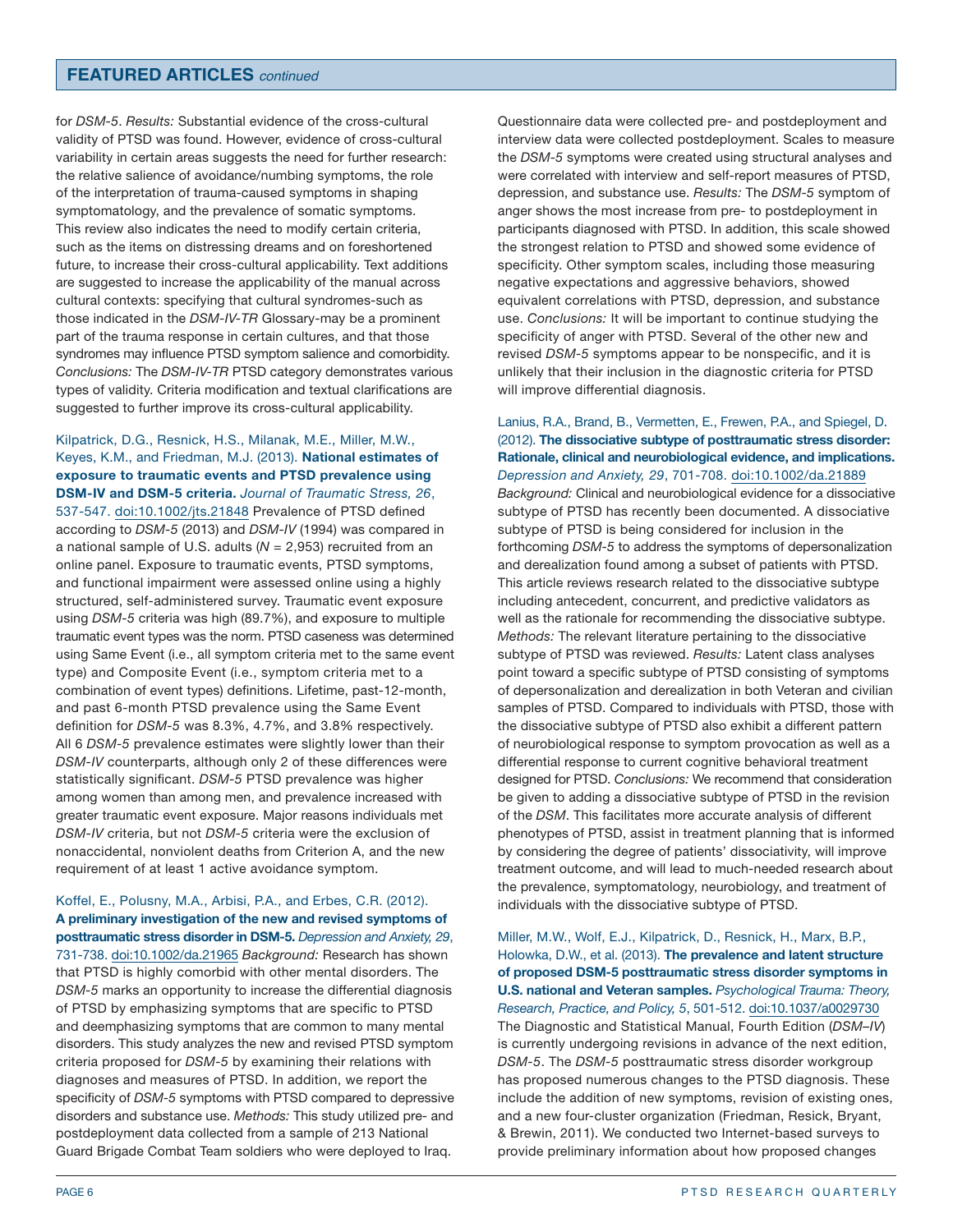might impact PTSD prevalence and clarify the latent structure of the new symptom set. We used a newly developed instrument to assess event exposure and lifetime and current *DSM-5* PTSD symptoms among a nationally representative sample of American adults (*N* = 2,953) and a clinical convenience sample of U.S. military Veterans (N = 345). Results from both samples indicated that the originally proposed DSM-5 symptom criteria (i.e., requiring 1 B, 1 C, 3 D, and 3 E symptoms) yielded considerably lower PTSD prevalence estimates compared with *DSM–IV* estimates. These estimates were more comparable when the *DSM-5* D and E criteria were relaxed to 2 symptoms each (i.e., the revised proposal). Confirmatory factor analyses (CFA) indicated that the factor structure implied by the four-symptom criteria provided adequate fit to the data in both samples, and a *DSM-5* version of a dysphoria model (Simms, Watson, & Doebbeling, 2002) yielded modest improvement in fit. Item-response theory and CFA analyses indicated that the psychogenic amnesia and new reckless/self-destructive behavior symptom deviated from the others in their respective symptom clusters. Implications for final formulations of *DSM-5* PTSD criteria are discussed.

#### O'Donnell, M.L., Alkemade, N., Nickerson, A., Creamer, M., McFarlane, A.C., Silove, D., et al. [in press] **Impact of the diagnostic changes to post-traumatic stress disorder for DSM-5 and the proposed changes to ICD-11.** *British Journal of Psychiatry.*

*Background:* There have been changes to the criteria for diagnosing PTSD in *DSM-5* and changes are proposed for *ICD-11*. *Aims:* To investigate the impact of the changes to diagnostic criteria for PTSD in *DSM-5* and the proposed changes in *ICD-11* using a large multisite trauma-exposed sample and structured clinical interviews. *Method:* Randomly selected injury patients admitted to four hospitals were assessed 72 months post trauma (*n* = 510). Structured clinical interviews for PTSD and major depressive episode, as well as self-report measures of disability and quality of life were administered. *Results:* Current prevalence of PTSD under *DSM-5* scoring was not significantly different from *DSM-IV* (6.7% v. 5.9%, z = 0.53, *p* = 0.59). However, the *ICD-11* prevalence was significantly lower than *ICD-10* (3.3% v. 9.0%, *z* = -3.8, *p*<0.001). The PTSD current prevalence was significantly higher for *DSM-5* than *ICD-11* (6.7% v. 3.3%,  $z = 2.5$ ,  $p = 0.01$ ). Using *ICD-11* tended to show lower rates of comorbidity with depression and a slightly lower association with disability. *Conclusions:* The diagnostic systems performed in different ways in terms of current prevalence rates and levels of comorbidity with depression, but on other broad key indicators they were relatively similar. There was overlap between those with PTSD diagnosed by *ICD-11* and *DSM-5* but a substantial portion met one but not the other set of criteria. This represents a challenge for research because the phenotype that is studied may be markedly different according to the diagnostic system used.

Regier, D.A., Narrow, W.E., Clarke, D.E., Kraemer, H.C., Kuramoto, S.J., Kuhl, E.A., et al. (2013). **DSM-5 field trials in the United States and Canada, Part II: Test-retest reliability of selected categorical diagnoses.** *American Journal of Psychiatry, 170*, 59-70. [doi:10.1176/](http://ajp.psychiatryonline.org/article.aspx?articleID=1387906) [appi.ajp.2012.12070999](http://ajp.psychiatryonline.org/article.aspx?articleID=1387906) *Objective:* The *DSM-5* Field Trials were designed to obtain precise (standard error <0.1) estimates of the intraclass kappa as a measure of the degree to which two clinicians could independently agree on the presence or absence of selected *DSM-5* diagnoses when the same patient was interviewed on

separate occasions, in clinical settings, and evaluated with usual clinical interview methods. *Method:* Eleven academic centers in the United States and Canada were selected, and each was assigned several target diagnoses frequently treated in that setting. Consecutive patients visiting a site during the study were screened and stratified on the basis of *DSM-IV* diagnoses or symptomatic presentations. Patients were randomly assigned to two clinicians for a diagnostic interview; clinicians were blind to any previous diagnosis. All data were entered directly via an Internet-based software system to a secure central server. Detailed research design and statistical methods are presented in an accompanying article. *Results:* There were a total of 15 adult and eight child/ adolescent diagnoses for which adequate sample sizes were obtained to report adequately precise estimates of the intraclass kappa. Overall, five diagnoses were in the very good range (kappa=0.60–0.79), nine in the good range (kappa=0.40–0.59), six in the questionable range (kappa=0.20–0.39), and three in the unacceptable range (kappa values <0.20). Eight diagnoses had insufficient sample sizes to generate precise kappa estimates at any site. *Conclusions:* Most diagnoses adequately tested had good to very good reliability with these representative clinical populations assessed with usual clinical interview methods. Some diagnoses that were revised to encompass a broader spectrum of symptom expression or had a more dimensional approach tested in the good to very good range.

Resick, P.A., Bovin, M.J., Calloway, A.L., Dick, A.M., King, M.W., Mitchell, K.S., et al. (2012). **A critical evaluation of the complex PTSD literature: Implications for DSM-5.** *Journal of Traumatic Stress, 25*, 241-251. [doi:10.1002/jts.21699](http://onlinelibrary.wiley.com/doi/10.1002/jts.21699/abstract) Complex PTSD has been proposed as a diagnosis for capturing the diverse clusters of symptoms observed in survivors of prolonged trauma that are outside the current definition of PTSD. Introducing a new diagnosis requires a high standard of evidence, including a clear definition of the disorder, reliable and valid assessment measures, support for convergent and discriminant validity, and incremental validity with respect to implications for treatment planning and outcome. In this article, the extant literature on complex PTSD is reviewed within the framework of construct validity to evaluate the proposed diagnosis on these criteria. Although the efforts in support of complex PTSD have brought much needed attention to limitations in the trauma literature, we conclude that available evidence does not support a new diagnostic category at this time. Some directions for future research are suggested.

Scheeringa, M.S., Myers, L., Putnam, F.W., and Zeanah, C.H. (2012). **Diagnosing PTSD in early childhood: An empirical assessment of four approaches.** *Journal of Traumatic Stress, 25*, 359-367. [doi:10.1002/jts.21723](http://onlinelibrary.wiley.com/doi/10.1002/jts.21723/abstract) Prior studies have argued that *DSM-IV* criteria were insensitive for diagnosing PTSD in young children. Four diagnostic criteria sets were examined in 284 3- to 6-year-old trauma-exposed children. The *DSM-IV* criteria resulted in significantly fewer cases (13%) compared to an alternative algorithm for young children (PTSD-AA, 45%), the proposed *DSM-5* posttraumatic stress in preschool children (44%), and the *DSM-5* criteria with 2 symptoms that are under consideration by the committee (*DSM-5-UC*, 49%). Using *DSM-IV* as the standard, the misclassification rate was 32% for PTSD-AA, 32% for *DSM-5*, and 37% for *DSM-5-UC*. The proposed criteria sets showed high agreement on the presence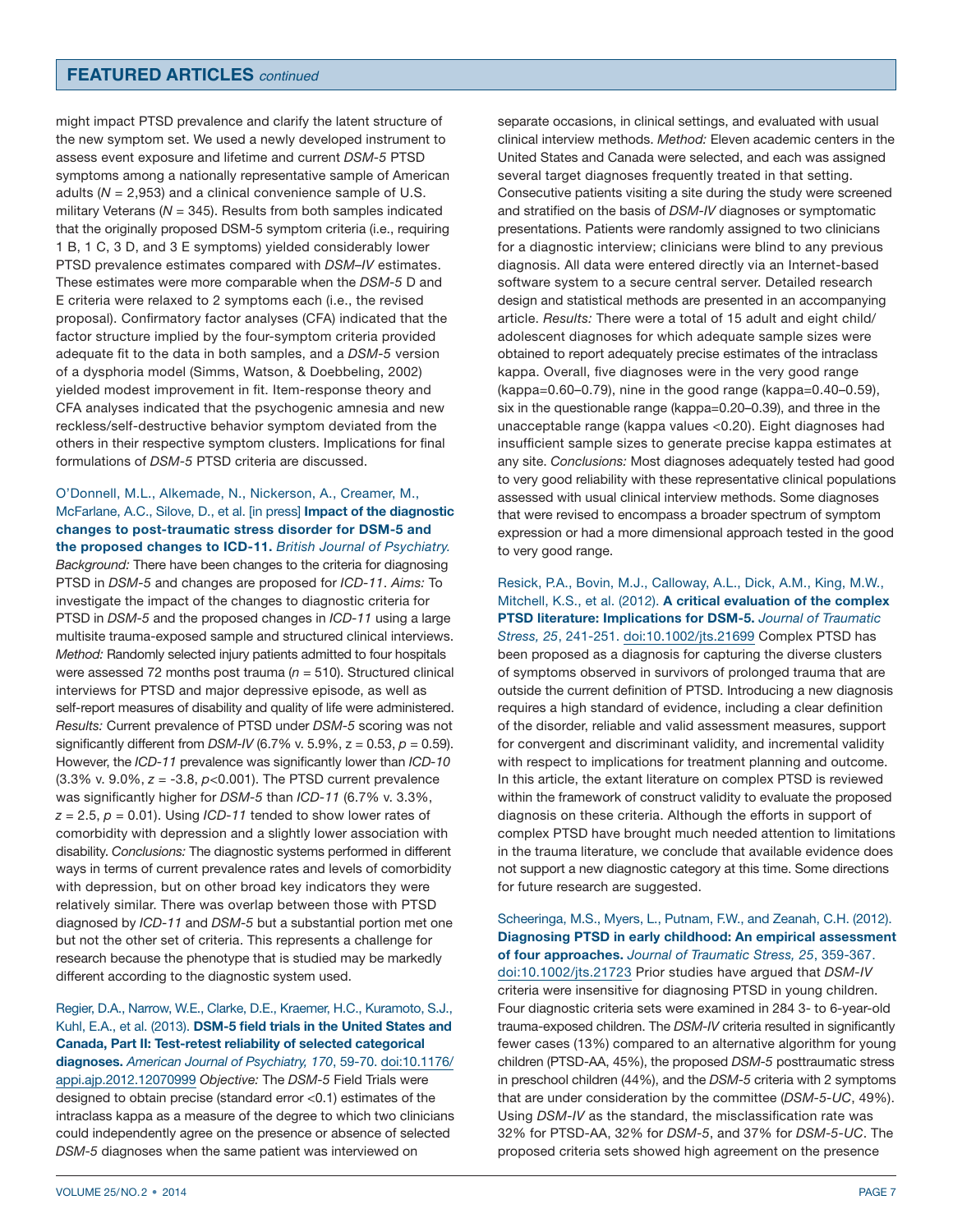(100%), but low agreement on the absence (58-64%) of diagnoses. The misclassified cases were highly symptomatic,  $M = 7$  or more symptoms, and functionally impaired, median = 2 domains impaired. The additional symptoms had little impact. Evidence for convergent validation for the proposed diagnoses was shown with elevations on comorbid disorders and Child Behavior Checklist Total scores compared to a control group  $(n = 46)$ . When stratified by age (3-4 years and 5-6 years), diagnoses were still significantly elevated compared to controls. These findings lend support to a developmental subtype for PTSD.

Stein, D.J., Koenen, K.C., Friedman, M.J., Hill, E., McLaughlin, K.A., Petukhova, M., et al. (2012). **Dissociation in posttraumatic stress disorder: Evidence from the world mental health surveys.** *Biological Psychiatry, 73*, 302–312. [doi:10.1016/j.biopsych.2012.08.022](http://www.sciencedirect.com/science/article/pii/S0006322312007718) *Background:* Although the proposal for a dissociative subtype of PTSD in *DSM-5* is supported by considerable clinical and neurobiological evidence, this evidence comes mostly from referred samples in Western countries. Cross-national population epidemiologic surveys were analyzed to evaluate generalizability of the subtype in more diverse samples. *Methods:* Interviews were administered to 25,018 respondents in 16 countries in the World Health Organization World Mental Health Surveys. The Composite International Diagnostic Interview was used to assess 12-month *DSM-IV* PTSD and other common *DSM-IV* disorders. Items from a checklist of past-month nonspecific psychological distress were used to assess dissociative symptoms of depersonalization and derealization. Differences between PTSD with and without these dissociative symptoms were examined across a variety of domains, including index trauma characteristics, prior trauma history, childhood adversity, sociodemographic characteristics, psychiatric comorbidity, functional impairment, and treatment seeking. *Results:* Dissociative symptoms were present in 14.4% of respondents with 12-month *DSM-IV*/Composite International Diagnostic Interview PTSD and did not differ between high and low/middle income countries. Symptoms of dissociation in PTSD were associated with high counts of re-experiencing symptoms and net of these symptom counts with male sex, childhood onset of PTSD, high exposure to prior (to the onset of PTSD) traumatic events and childhood adversities, prior histories of separation anxiety disorder and specific phobia, severe role impairment, and suicidality. *Conclusion:* These results provide community epidemiologic data documenting the value of the dissociative subtype in distinguishing a meaningful proportion of severe and impairing cases of PTSD that have distinct correlates across a diverse set of countries.

#### Stein, D.J., McLaughlin, K.A., Koenen, K.C., Atwoli, L., Friedman, M.J., Hill, E.D., et al. (2014). **DSM-5 and ICD-11 definitions of posttraumatic stress disorder: Investigating "narrow" and "broad" approaches.** *Depression and Anxiety, 31*, 494-505.

[doi:10.1002/da.22279](http://onlinelibrary.wiley.com/doi/10.1002/da.22279/abstract) *Background:* The development of the *DSM-5* and *ICD-11* has led to reconsideration of diagnostic criteria for PTSD. The World Mental Health (WMH) surveys allow investigation of the implications of the changing criteria compared to *DSM-IV* and *ICD-10*. *Methods:* WMH surveys in 13 countries asked respondents to enumerate all their lifetime traumatic events (TEs) and randomly selected one TE per respondent for PTSD

assessment. *DSM-IV* and *ICD-10* PTSD were assessed for the 23,936 respondents who reported lifetime TEs in these surveys with the fully structured Composite International Diagnostic Interview (CIDI). *DSM-5* and proposed *ICD-11* criteria were approximated. Associations of the different criteria sets with indicators of clinical severity (distress-impairment, suicidality, comorbid fear-distress disorders, PTSD symptom duration) were examined to investigate the implications of using the different systems. *Results:* A total of 5.6% of respondents met criteria for "broadly defined" PTSD (i.e., full criteria in at least one diagnostic system), with prevalence ranging from 3.0% with *DSM-5* to 4.4% with *ICD-10*. Only one-third of broadly defined cases met criteria in all four systems and another one-third in only one system (narrowly defined cases). Between-system differences in indicators of clinical severity suggest that *ICD-10* criteria are least strict and *DSM-IV* criteria most strict. The more striking result, though, is that significantly elevated indicators of clinical significance were found even for narrowly defined cases for each of the four diagnostic systems. *Conclusions:* These results argue for a broad definition of PTSD defined by any one of the different systems to capture all clinically significant cases of PTSD in future studies.

Weathers, F.W. Marx, B.P., Friedman, M.J., and Schnurr, P.P. (2014). **Posttraumatic stress disorder in DSM-5: New criteria, new measures, and implications for assessment.** *Psychological Injury and Law, 7*, 93-107. [doi:10.1007/s12207-014-9191-1](http://link.springer.com/article/10.1007%2Fs12207-014-9191-1) The diagnostic criteria for PTSD were substantially revised for *DSM-5*. This in turn necessitated revision of *DSM*-correspondent assessment measures of PTSD. We describe the various changes to the PTSD diagnostic criteria and the corresponding changes to National Center for PTSD measures. We also discuss the implications of the new criteria for assessment of trauma exposure and PTSD. Although the *DSM-5* version of PTSD departs significantly in some respects from previous versions, we conclude that there is fundamental continuity with the original *DSM-III* conceptualization of PTSD as a chronic, debilitating mental disorder that develops in response to catastrophic life events.

Wolf. E.J., Miller, M.W., Kilpatrick, D., Resnick, H.S., Badour, C.L., Marx, B.P., et al. [in press]. **ICD-11 complex PTSD in US national and Veteran samples: Prevalence and structural associations with PTSD.** *Clinical Psychological Science*. The *ICD-11* is under development and current proposals include major changes to trauma-related psychiatric diagnoses, including a heavily restricted definition of PTSD and the addition of complex PTSD. We aimed to test the postulates of complex PTSD in samples of 2,695 community participants and 323 trauma-exposed military Veterans. Complex PTSD prevalence estimates were 0.6% and 13% in the community and Veteran samples, respectively; one-quarter to one-half of those with PTSD met criteria for complex PTSD. There were no differences in trauma exposure across diagnoses. A factor mixture model with two latent dimensional variables and four latent classes provided the best fit in both samples: classes differed by their level of symptom severity but did not differ as a function of the proposed PTSD vs. complex PTSD diagnoses. These findings should raise concerns about the distinctions between complex PTSD and PTSD proposed for *ICD-11*.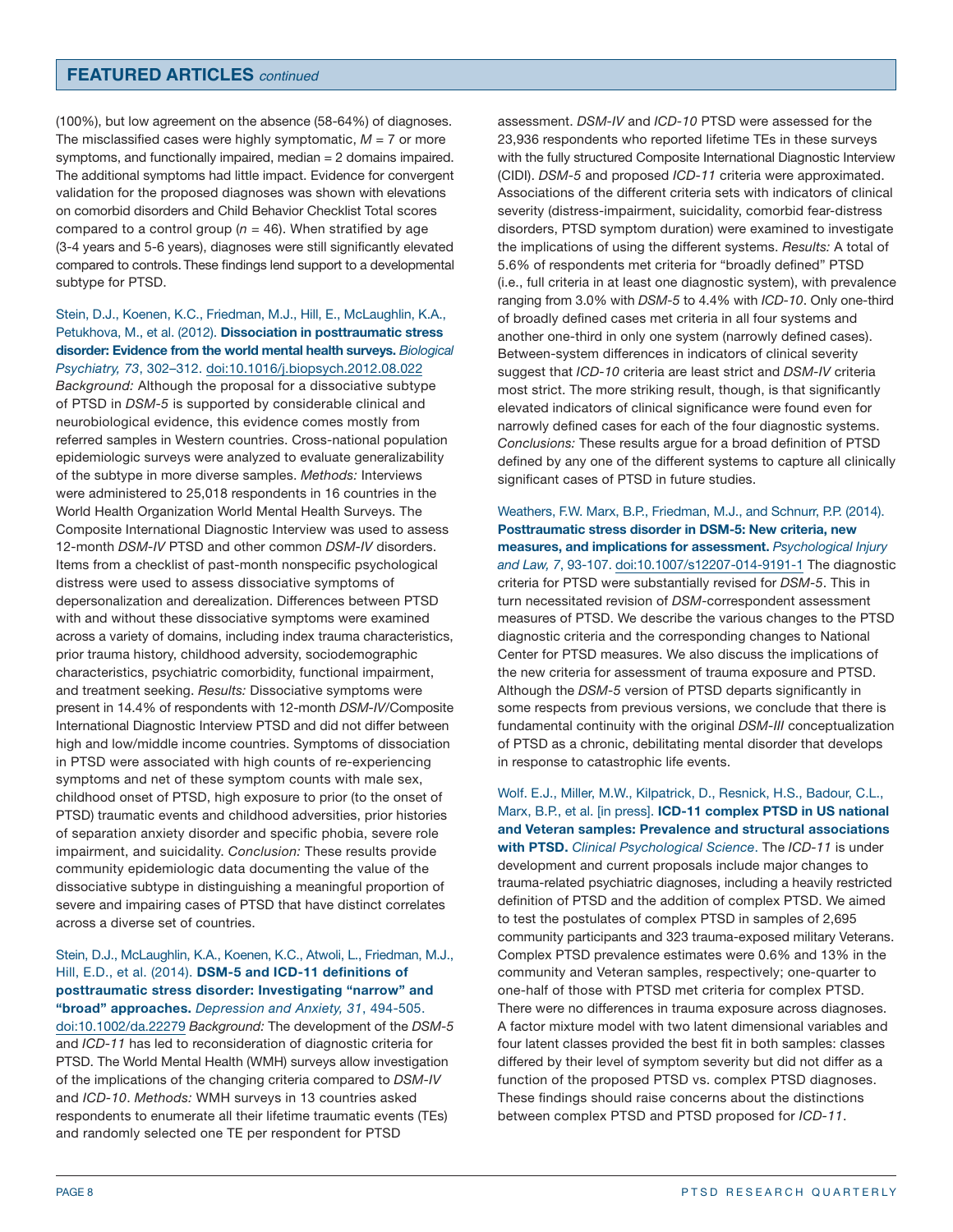# **ADDITIONAL CITATIONS**

Bensimon, M., Solomon, Z., and Horesh, D. (2013). **The utility of Criterion A under chronic national terror.** *Israeli Journal of Psychiatry and Related Sciences, 50*, 81-83. This is an editorial arguing that both *DSM* and *ICD* "appear to be larger products of the North American and European societies and therefore, may be culturally-biased." The authors argue that both diagnostic systems focus too much on events and fail to incorporate the everyday realities of individuals in nations such as Israel, Afghanistan, and Iraq who are chronically exposed to terrorist attacks and other traumatic events.

Brewin, C.R. (2013). **"I Wouldn't Start From Here"—An alternative perspective on PTSD from the ICD-11: Comment on Friedman.** *Journal of Traumatic Stress, 26*, 557-559. [doi:10.1002/jts.21843](http://onlinelibrary.wiley.com/doi/10.1002/jts.21843/abstract) This is a commentary in response to Friedman (2013a) that eloquently criticizes the *DSM-5* approach while arguing forcefully for the *ICD-11's* "simple approach to diagnosis that can be used in minimally resourced, non-English-speaking-countries."

Friedman, M.J. (2013b). **PTSD in the DSM-5: Reply to Brewin (2013), Kilpatrick (2013), and Maercker and Perkonigg (2013).** *Journal of Traumatic Stress, 26*, 567–569. [doi:10.1002/jts.21847](http://onlinelibrary.wiley.com/doi/10.1002/jts.21847/abstract) This is the final article in a special section of the Journal of Traumatic Stress (2013), 548-569. It begins with Friedman (2013a) and is followed by three commentaries, Brewin, 2013; Kilpatrick, 2013; and Maercker and Perkonigg, 2013 (all cited here). This is a reply to these commentaries.

Galatzer-Levy, I.R., and Bryant, R.A. (2013). **636,120 ways to have posttraumatic stress disorder.** *Perspectives on Psychological Science, 8*, 651-662. [doi:10.1177/1745691613504115](http://pps.sagepub.com/content/8/6/651) Using a binomial equation to elucidate possible symptom combinations, the authors demonstrate *DSM-5*'s "high level of symptom profile heterogeneity." Whereas there were 79,794 ways to meet PTSD diagnostic criteria in *DSM-IV*, there are now 636,120 combinations in *DSM-5*. They further argue that this heterogeneity indicates "the limitations of *DSM*-based diagnostic entities for classification in research" and elucidates "inherent flaws that are either specific artifacts from the history of the *DSM* or intrinsic to the underlying logic of the *DSM*'s method of classification."

Kilpatrick, D.G. (2013). **The DSM-5 got PTSD right: Comment on Friedman (2013).** *Journal of Traumatic Stress, 26*, 563–566. [doi:10.1002/jts.21844](http://onlinelibrary.wiley.com/doi/10.1002/jts.21844/abstract) This is another commentary in response to Friedman (2013a) that strongly argues in favor of the *DSM-5* revisions. Specifically, it states that: 1) placement of PTSD in the new Trauma and Stress-related Disorders category, 2) broadening the PTSD construct, and 3) utilizing the best empirical data, including recent surveys, are all major advances. The author raises concerns about the *ICD-11* approach and suggest that "substantial evidence be required before (its) proposed changes are made."

Knefel, M., and Lueger-Schuster, B. (2013). **An evaluation of ICD-11 PTSD and complex PTSD criteria in a sample of adult survivors of childhood institutional abuse.** *European Journal of Psychotraumatology, 4*, 22608. [doi.10.3402/ejpt.v4i0.22608](http://www.ejpt.net/index.php/ejpt/article/view/22608) This article compared "the appropriateness" of *ICD-10* and *ICD-11* with respect to 229 adult survivors of childhood institutional abuse. Prevalence was 52.8% for *ICD-10*; 17% for *ICD-11*; and 38.4% for *ICD-11* + complex PTSD. The prevalence of complex PTSD,

alone, was 21.4% with 40.4% women and 15.8% men meeting criteria for complex PTSD. The authors argue that "(complex) PSTD is a highly relevant classification for individuals with complex trauma history."

Kupfer, D.J., Kuhl, E.A., and Regier, D.A. (2013). **DSM-5—The future arrived.** *JAMA, 309*, 1691-1692. [doi:10.1001/jama.2013.2298](http://jama.jamanetwork.com/article.aspx?articleid=1656312) This brief editorial by the leaders of the DSM-5 process outlines how it differs from the DSM-IV. Among these, the focus on diagnosis and clinical care is emphasized along with special attention to the influence of development, gender and culture on the presentation of disorders.

Maercker, A., Brewin, C.R., Bryant, R.A., Cloitre, M., Reed, G.M., van Ommeren, M., et al. (2013). **Proposals for mental disorders specifically associated with stress in the International Classification of Diseases-11.** *Lancet, 381*, 1683-1685.

[doi:10.1016/S0140-6736](http://www.thelancet.com/journals/lancet/article/PIIS0140-6736(12)62191-6/fulltext) This brief editorial is written by *ICD-11*'s working group that addresses mental disorder specifically associated with stress. The article outlines major decisions regarding diagnoses included in this category, such as: 1) a separate diagnostic category for stress-related disorders, 2) attention to the distinction between PTSD and normal "adaptive fear reactions" to ongoing trauma (e.g., continuing conflict, forced migration, and natural disasters), 3) the narrow PTSD diagnostic criteria, restricted to two symptoms from each of three "core elements" (e.g., re-experiencing, avoidance, and arousal), 4) inclusion of complex PTSD, 5) inclusion of Prolonged Grief Disorder, 6) inclusion of Adjustment Disorder, 7) identifying Acute Stress Reaction as a normal reaction to an abnormal event, and 8) emphasizing the advantage of *ICD-11* over *DSM-5* because of greater simplicity, greater clinical utility and greater feasibility in "low resource and humanitarian settings."

Maercker, A., and Perkonigg, A. (2013). **Applying an international perspective in defining PTSD and related disorders: Comment on Friedman (2013).** *Journal of Traumatic Stress, 26*, 560-562. [doi:10.1002/jts.21852](http://onlinelibrary.wiley.com/doi/10.1002/jts.21852/abstract) This is another commentary to Friedman (2013a) that appeared in the special section of the *Journal of Traumatic Stress*. It essentially reiterates the points make by Maecker, et al. (2013) mentioned previously.

Roberts, A.L., Dohrenwend, B.P., Aiello, A.E., Wright, R.J., Maercker, A., Galea, S., et al. (2012). **The stressor criterion for posttraumatic stress disorder does it matter?** *Journal of Clinical Psychiatry, 73*, e264-e270. [doi:10.4088/JCP.11m07054](http://www.psychiatrist.com/JCP/article/Pages/2012/v73n02/v73n0224.aspx) Used data from the 2009 PTSD diagnostic subsample (*n*=3013) of women from the Nurses' Health Study II to investigate the relative importance of traumatic events (as defined both in *DSM-III* and *DSM-IV*) as compared to non-traumatic events (e.g., miscarriage, financial problems, legal difficulties, etc.). The major comparison was between women who met all other PTSD diagnostic criteria whether or not they met Criterion A in either *DSM-III* or *DSM-IV*. The authors found that "sequelae of PTSD did not vary systematically with the type of stressful event that initiated PTSD symptoms" (whether it was traumatic or non-traumatic). The authors conclude, given their finding that events not considered traumatic produced PTSD as consequential as PTSD precipitated by a Criterion A event in either *DSM-III* or *DSM-IV*, that "PTSD may be an aberrantly severe but nonspecific stress response syndrome."